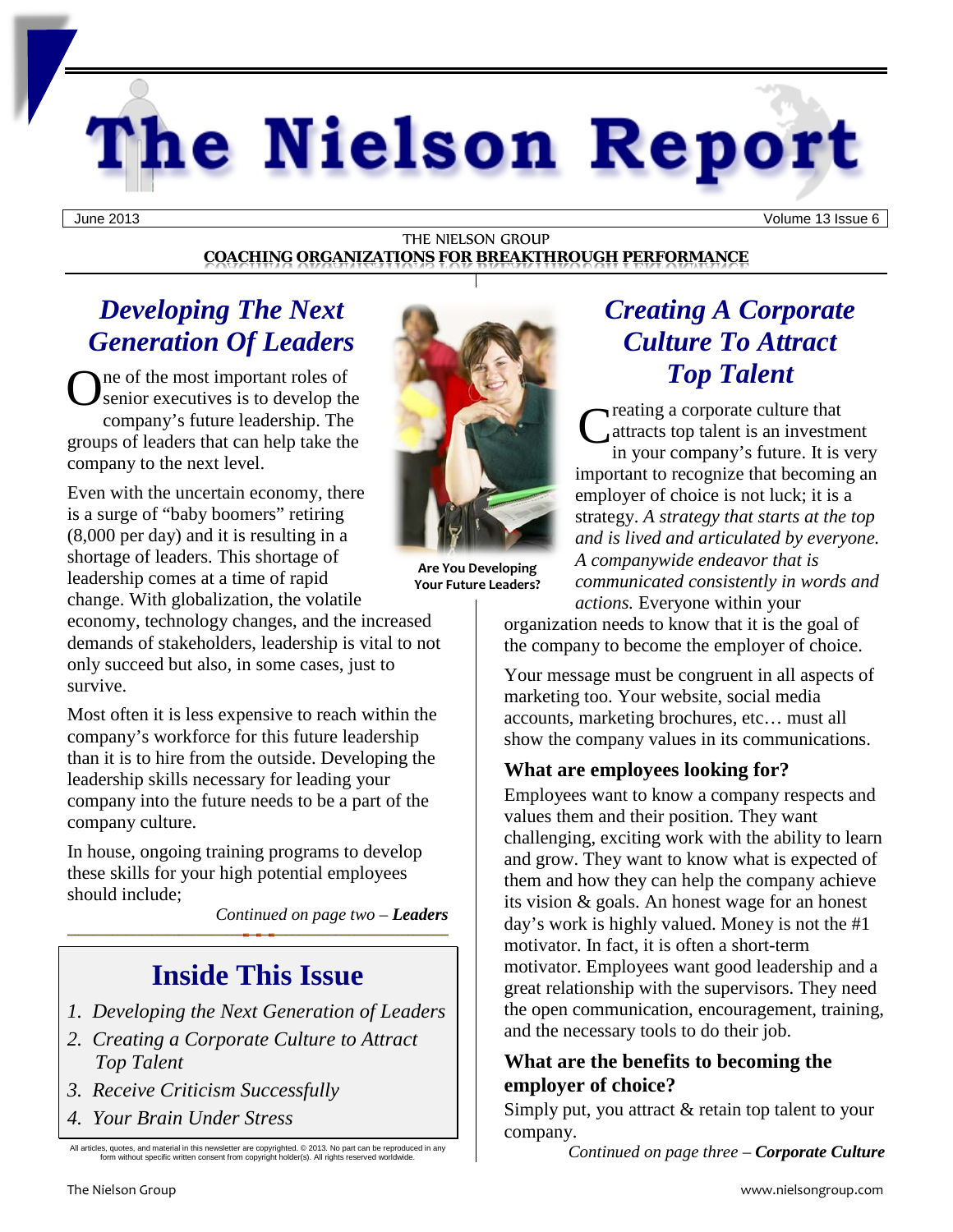#### *Continued from page one – Leaders*

assessments, communication training, leadership skills development programs, mentoring, management training, coaching, and goal setting.

**Assessments:** Use assessments and profiles to identify behaviors, motivators, competencies, emotional intelligences, and acumen. Once identified via assessments, we can better understand the how, why, will, and potential of your employees. Assessments are great tools for selection, retention, development, and putting people in the correct positions

within your company.

#### **Communication training:**

Open communication helps create trust and allows everyone to know what needs to be done, where the company is going, what part they play in the company's success, and to



eliminate any hidden agendas. DISC assessment training is a powerful communication tool that will open the door to effective communication.

**Leadership development skills:** Identifying the current skills of each person, their strengths & weaknesses, and creating a multi session program to develop and enhance the needed skills; aligning with the company's mission, goals, and direction.

**Mentoring:** A mentor is more than an advisor. A mentor will get you up to speed faster and more efficiently than you can by yourself or through trial and error. A mentor will help you understand how the company works and provide you with wisdom, knowledge, support, respect, skills, and coaching. Your mentoring program should be between a high performing veteran and highpotential leader.

**Coaching:** Similar to mentoring as to offer guidance & advice. A coach will help to keep you on track with a specific goal or desired result. A coach will help you identify personal & professional strengths & areas for improvement. Your coach will challenge the status quo and help you find answers to facilitate growth and to discover possible new ways of doing things.

The most effective coaching is performed by an outside professional who is highly trained

*Continued on next column –*

in the art of coaching and can help the future leader meet specific goals in a specific period while aligning with the company's vision & values.

**Management training:** Prepare managers on how to develop skills and style to be more effective in building and directing their subordinates to higher levels of performance within a focused work environment. This important role often goes untrained, yet it is vital to inspire, motivate, and help your team thrive within the company.

**Goal setting:** Teaching future leaders the art of goal setting and goal achievement is paramount. Goals should be **S**pecific, **M**easureable, **A**ttainable, **R**ealistic, and **T**ime-targeted (S.M.A.R.T.). By making sure each goal meets these criteria, you provide a clear expectation of progress and performance. Having participants involved in the goal setting process will increase commitment of the expected outcome and help them understand how the goals align with the overall company's goals.

Having a formalized leadership development program in place can help in the retention of top talent as well as attract top talent to your company; giving you the edge over your competition.

*If you have any questions about this article, or how we can help in creating your next generation of leaders, contact us today!*

~ Written by Gary Sorrell, Sorrell Associates, LLC. Copyright protected worldwide. All rights reserved.

*"Leadership is a potent combination of strategy and character. But if you must be without one, be without the strategy."* ~ Norman Schwarzkopf



deserving causes for june

## **National Headache Awareness Week**

**The National Headache Foundation** is a non-profit



organization dedicated to educating headache **EXPALATE Sufferers and healthcare** professionals about headache causes and treatments.

Read more about the... [National Headache Foundation](http://www.headaches.org/)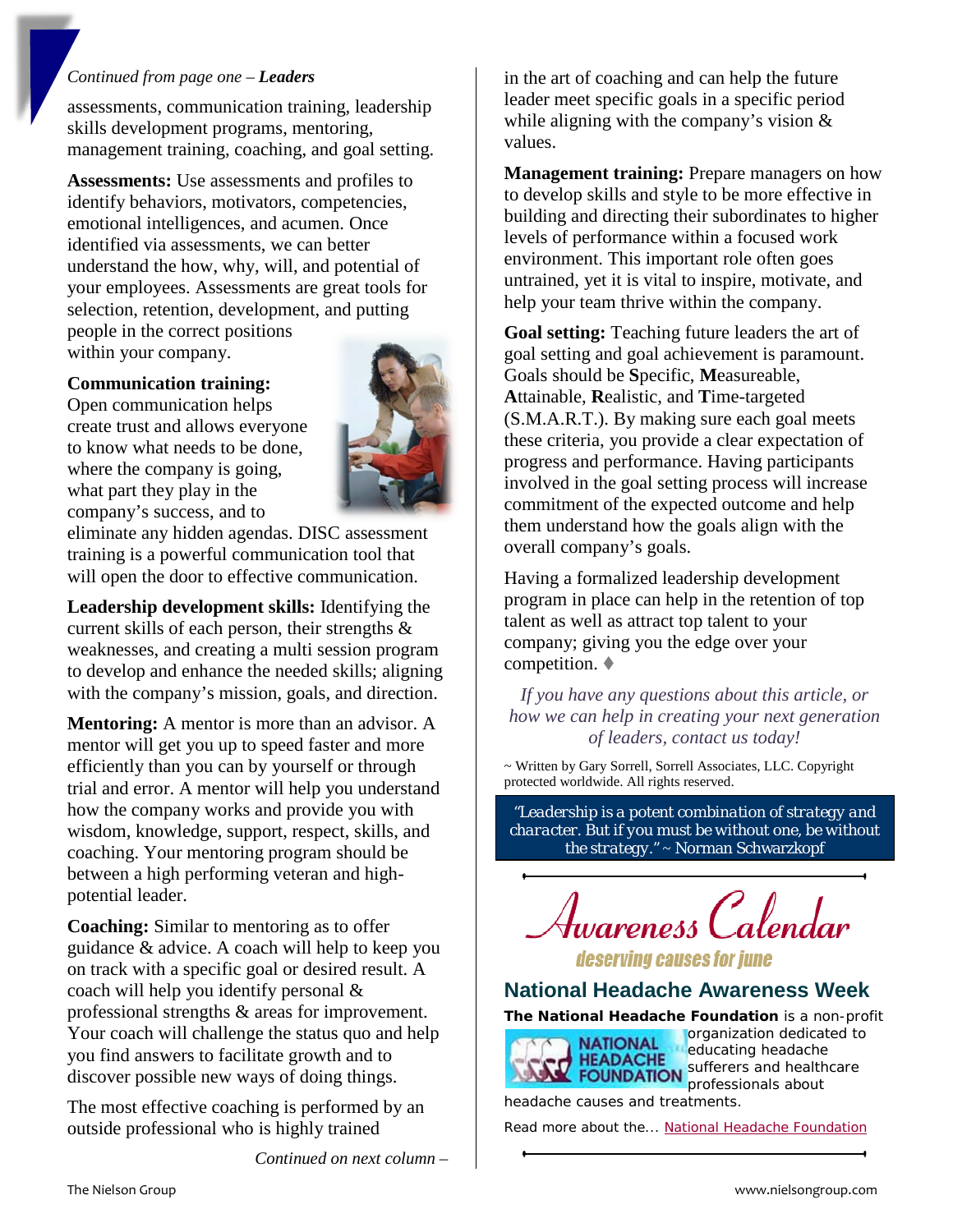#### *Continued from page three – Corporate Culture*

This means increased productivity, highly motivated and committed employees, a happier work environment, lower turnover, less absenteeism, and better customer relations. In a time when top talent is hard to find, you will have them finding you.

#### **What can you do to become the employer of choice?**

First, commit to making it a top priority for the entire company. This needs to be a well thought out strategy with goals clearly



defined and communicated to all employees. Everyone needs to be accountable and encouraged/supported in this endeavor. This welldefined corporate culture tells existing and future employees what to expect and how to succeed in your company.

Creating a positive corporate culture will help you become the employer of choice. You will attract & retain top talent, have a happier and optimistic workplace, and a work environment that will directly increase your bottom line. It is worth the investment!  $\blacklozenge$ 

*If you have any questions about this article, or how we can help you create a positive corporate culture, contact us today!*

~ Written by Gary Sorrell, Sorrell Associates, LLC. Copyright protected worldwide. All rights reserved.

# *Receive Criticism Successfully*

To receive criticism effectively, try these techniques:

 $\checkmark$  *Put your shields up.* Immediately picture a protective shield surrounding you before you react. This buys you a few seconds to examine your critic's intentions. Should you explore the criticism

further as a possible way to grow professionally? Or should you dismiss it as only a hurtful message?



 *Act like a coffee filter*. If you explore the criticism further, you need to strain out the emotional grounds — the critics

fear or anger — from the facts. This allows you to respond only to the useful information and not the critic's emotions.

- *Pretend you're Sherlock Holmes*. Don't rest until you get all the pieces of the criticism mystery. Ask for specifics. Example: "When you said the report was incomplete, exactly what did you mean?"
- *Say "You're right."* It's a lot easier to say than "I'm wrong." And these few words pour water on the potential blaze of a heated discussion.

Source: Mel Ann Coley, Coley Training and Development, 3830 Burning Tree Lane, Garland, TX 75042



#### **The IRS Has a 'Continuity Plan' in Place for How to Collect Taxes after a Nuclear Attack**

Even a nuclear war won't get you out of paying your taxes or keep the Internal Revenue Service from coming after you. Since the 1960s, the U.S. Treasury Department has had an Internal Revenue Manual, guiding IRS employees on how to function in the event of wars, natural disasters, pandemic influenza, terrorist attacks and even nuclear explosions.

According to the manual, the agency would expect to resume assessing and collecting taxes within 30 days of the attack/emergency. Several proposals of guidelines are in place, depending on the situation, that include cash grants to survivors, the government paying off outstanding bank loans and mortgages, the government buying assets destroyed in the attack and abandoning the existing tax policies for new ones that will fund the rebuilding process.

Source: www.todayifoundout.com

#### *"A meeting is an event at which the minutes are kept and the hours are lost."* ~ Unknown

The Nielson Report is sponsored by The Nielson Group

## • Job Profiling

- Screening for Job Fit
- Team Effectiveness
- Leadership Coaching

Ask about the TriMetrix™ System for job and talent profiling.

#### **Our methods are solid, researchbacked and proven!**

E-mail: [cnielson@nielsongroup.com](mailto:cnielson@nielsongroup.com)